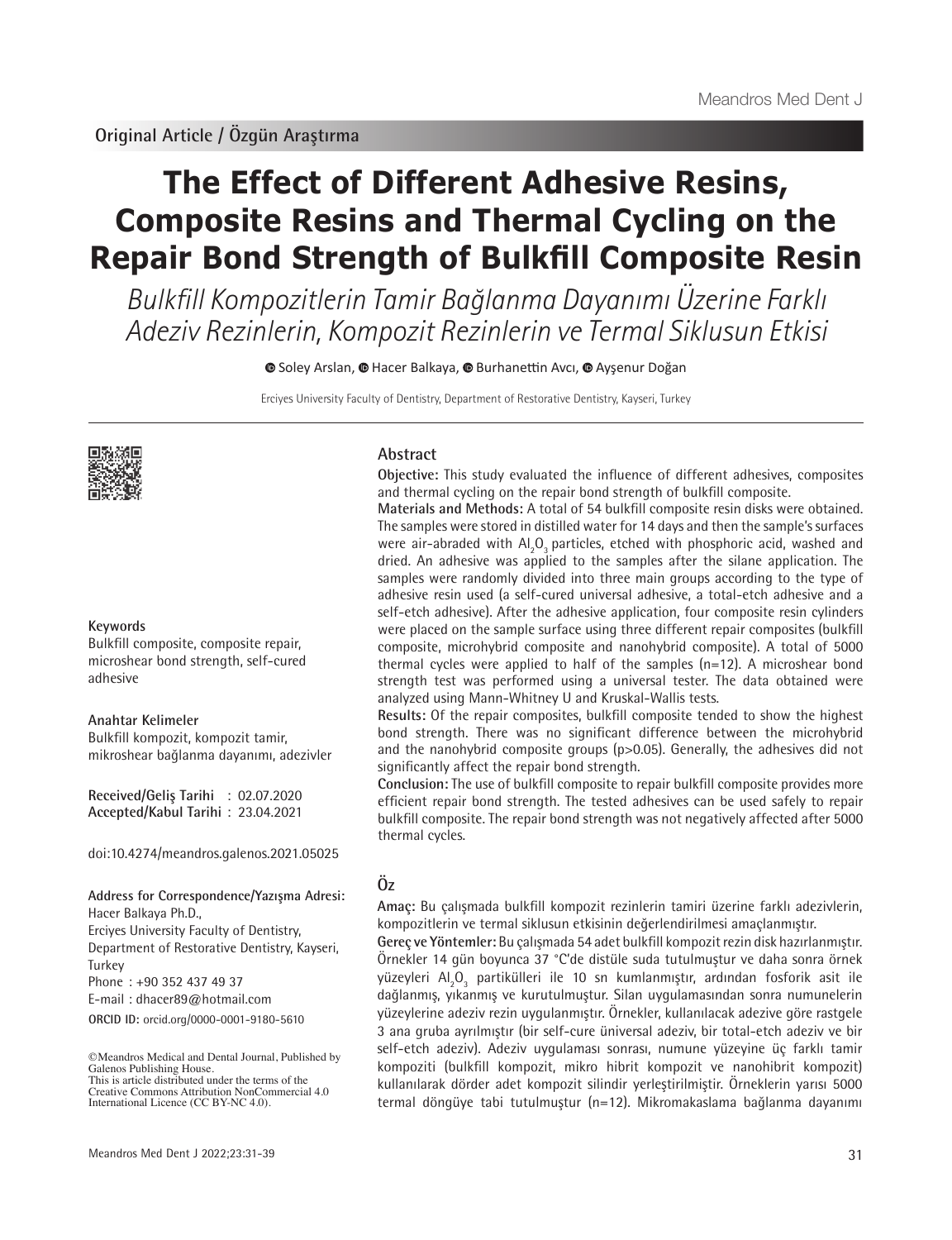testi, evrensel bir test makinesi kullanılarak gerçekleştirilmiştir. Veriler Mann-Whitney U ve Kruskal-Wallis testleri kullanılarak istatistiksel olarak analiz edilmiştir.

**Bulgular:** Tamir için kullanılan kompozit rezinler arasında bulkfill kompozit rezinler daha yüksek bağlanma dayanım değerlerine sahipti. Mikrohibrit ve nanohibrit kompozit grupları arasında anlamlı bir fark yoktu (p>0,05). Genel olarak, adeziv rezinler bağlanma dayanımını istatistiksel olarak anlamlı derecede etkilemedi.

**Sonuç:** Bulkfill kompozit rezinlerin tamirinde bulkfill kompozit rezin kullanımı daha verimli tamir bağlanma dayanımı sağlar. Test edilen adezivler, bulkfill kompozit rezinleri tamir etmek için güvenle kullanılabilir. Beş bin termal siklus tamir bağlanma dayanımını olumsuz etkilemedi.

#### **Introduction**

Composite resins (CR) are commonly used restorative materials in dental applications due to advantages such as aesthetic and adhesive characteristics of them, and they permit the use of a minimal invasive approach in restorative dentistry by preserving sound tooth structure (1). However, some problems such as microleakage, discoloration, wear, chipping or fracture of the restoration may occur depending on the degredation of the CR caused by various conditions such as pH and temperature changes in the oral environment, diet, and other factors (2,3). If the defects are minor, repairing of the restoration is a more appropriate approach because it is a protective, fast and simple approach.

The success of the repair of CR restorations depends on some factors, including the characteristics of the surface, the wettability of the adhesive resins, and the chemical compound of the CR (4). A durable adhesion between the aged restoration and the repair CR is essential for a successful repair procedure. In fact, adhesion to aged CR restorations can be quite challenging because of water absorption over time, and the reduction in the number of accessible C=C bonds that will react with the new CR (5).

Hybrid and especially microhybrid CRs can be used in both front and back teeth by successfully combining mechanical with aesthetic properties. Nanohybrid CRs offer advantages such as durability, low polymerization shrinkage, good polishability, ease of use, and superior aesthetic (6,7). In recent years, bulkfill CR that can be placed into a cavity with greater increments have been marketed. This class of CR helps to eliminate features such as marginal fractures associated with polymerization stress, and they have a high fluidity and can easily penetrate in hard to access cavities (8). The interaction between these different

CR should be well known in order to select the most appropriate repair technics.

The role of adhesive resin is to improve the wettability of the surfaces which have been mechanically treated and silanized (9). Universal adhesives (UA) were designed to be used in both direct and indirect restorative applications, including bonding to different substrates such as CRs, dental ceramics and alloys, and they could be used in all three application modes (etch-and-rinse, self-etch or selective-etch modes) (10). These adhesives would allow bonding to various surfaces without a priming agent such as silanes, or other surface primers which are dedicated and have to be separately placed. Recently, manufacturers have introduced different types of UA. The UA used in our study is a self-cured adhesive system in two-component form and it has been developed in order to be fully compatible with CRs in all three curing modes (light-cured, self-cured and dual-cured). Moreover, the manufacturer claims that it improves the adhesion of polymerizable resin materials to indirect restorative materials. However, to the best of our knowledge, there has been no study on the effect of self-cured adhesives on the repair bond strength (RBS) of bulkfill CRs.

Although there are many studies related to the repair of CRs in the literature, there is no consensus on which materials (adhesive resins and CR) are most appropriate for a successful repair process. Therefore, the present study aimed to investigate the early and late RBS of a bulkfill CR using different CR and different dental adhesive, using microshear bond strength test method. The hypotheses tested are as follows: 1) There is no difference in the RBSs of the tested CRs. 2) There is no difference in RBS with regard to the tested dental adhesives. 3) There is no difference between the RBS of the tested materials, with and without thermal cycling.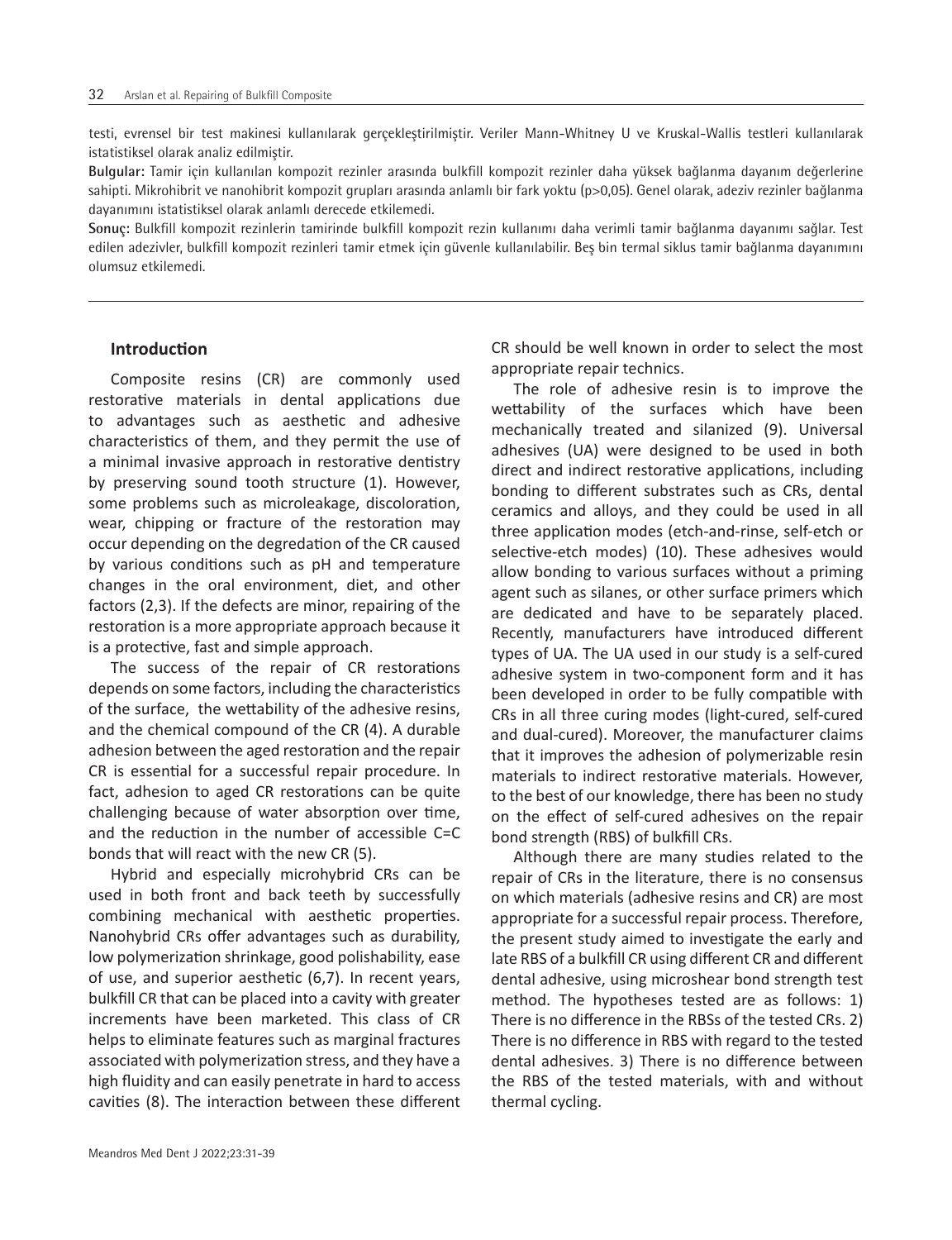# **Materials and Methods**

#### **Preparation of the Samples**

The materials used in this study, their compositions and batch numbers have been given in Table 1. In this study, fifty four composite discs (8 mm x 2 mm) were obtained using a bulkfill CR (Filtek Bulk Fill Posterior, 3M ESPE, MN, USA). The CR were packed into the teflon mold between two glass plates as bulk and polymerized for 20 s with an LED device (VALO Cordless; Ultradent Products, UT, USA, 1000 mW/cm<sup>2</sup>). Thereafter, the samples were embedded in autopolymerized acrylic resin by using PVC rings with their surface exposed. The surfaces of the samples were ground respectively with 400-grit and 600-grit sanding paper under water cooling and stored in distilled water at 37 °C for 14 days (6). The surfaces of the samples were air abraded for 10 s with aluminum oxide (Al<sub>2</sub>O<sub>3</sub>) particles (50-µm) 10 mm from the sample surface under a pressure of 4 bar and then they were etched with phosphoric acid for 30 s, washed for 60 s, and finally dried for 60 s. A silane agent (Ultradent Silane, Ultradent, South Jordan, USA) was applied and 60 s was waited and the samples treated mechanically and chemically were then randomly divided into 3 main groups, each

containing eighteen CR discs according to the dental adhesive applied (7):

Group 1: Tokuyama Universal Bond (Tokuyama Dental, Vicenza, Italy; TU; a self-cured universal adhesive resin), Group 2: Clearfil S3 Bond (Kuraray, Noritake, Japan; CS3; a self-etch adhesive resin), Group 3: Adper Single Bond 2 (3M ESPE, MN, USA; SB2; a total-etch adhesive resin).

The samples in each adhesive group were then deployed into three subgroups, each with six composite resin discs according to the repair composite used:

Group a: Filtek Bulkfill (FBF) Posterior (3M ESPE, MN, USA; FB; a bulkfill CR), Group b: Charisma Smart Composite (Heraeus Kulzer GmbH, Hanau, Germany; CSC; a microhybrid CR), Group c: Filtek Z550 (3M ESPE, MN, USA; FZ; a nanohybrid CR)

TU was prepared by mixing the double component in equal amounts and then applied to the sample surface. Mild air was then applied until the solvent evaporated and any curing was not applied. TU was used in self-cure mode. CS3 and SB2 were applied to the the sample surface for 10 s, and a uniform adhesive film was made using a mild air flow before being polymerized for 10 s with LED.

| Table 1. Materials, compositions and batch numbers                               |                                                                                                                                                                                                                                                                                              |  |  |  |  |  |
|----------------------------------------------------------------------------------|----------------------------------------------------------------------------------------------------------------------------------------------------------------------------------------------------------------------------------------------------------------------------------------------|--|--|--|--|--|
| <b>Materials</b>                                                                 | <b>Compositions</b>                                                                                                                                                                                                                                                                          |  |  |  |  |  |
| Tokuyama Universal Bond Tokuyama Dental,<br>Vicenza, Italy<br>Batch 004          | A) Phosphoric acid monomer (3D-SR), Bisphenol A di(2-hydroxy propoxy)<br>dimethacrylate (Bis-GMA), Triethylene glycol dimethacrylate (TEGDMA),<br>2-Hydroxyethyl methacrylate (HEMA), MTU-6 (thiouracil monomer), Acetone<br>B) γ-MPTES, Borate, Peroxide, Acetone, Isopropyl alcohol, Water |  |  |  |  |  |
| Clearfil S3 Bond<br>Kuraray, Noritake, Japan<br><b>Batch 6M0075</b>              | Bis-GMA, Sodium fluoride, 10 MDP, Colloidal silica, dl-Camphorquinone,<br>Accelerators, Initiators, Hydrophilic aliphatic dimethacrylate, Hydrophobic aliphatic<br>methacrylate, ethanol, and water                                                                                          |  |  |  |  |  |
| Adper Single Bond 2<br>3M ESPE, St Paul, MN, USA<br><b>Batch N878242</b>         | Dimethacrylates, BisGMA, HEMA, a novel photoinitiator system, a methacrylate<br>functional copolymer of polyacrylic and polyitaconic acids, ethanol, and water                                                                                                                               |  |  |  |  |  |
| <b>Filtek Bulkfill Posterior</b><br>3M ESPE, St Paul, MN, USA<br>Batch N853695   | Urethane dimethacrylate (UDMA), Aromatic dimethacrylate (AUDMA), and<br>1,12-dodecane dimethacrylate, zirconia/silica and ytterbium trifluoride filler.                                                                                                                                      |  |  |  |  |  |
| Charisma Smart Composite<br>Heraeus Kulzer GmbH, Hanau, Germany<br>Batch K010509 | Barium Aluminum Fluoride glass, Bis-GMA, silicon dioxide                                                                                                                                                                                                                                     |  |  |  |  |  |
| Filtek Z550<br>3M ESPE, St Paul, MN, USA<br><b>Batch N887521</b>                 | Bis-EMA, Bis-GMA, UDMA, TEGDMA, silica/zirconia (20 nm-3 µm, 81,8 vol%)                                                                                                                                                                                                                      |  |  |  |  |  |
| <b>Ultradent Silane</b><br>Ultradent, South Jordan, USA<br><b>Batch BG3TD</b>    | MPS 5-15 wt %, pH 5,3 in Isopropanol                                                                                                                                                                                                                                                         |  |  |  |  |  |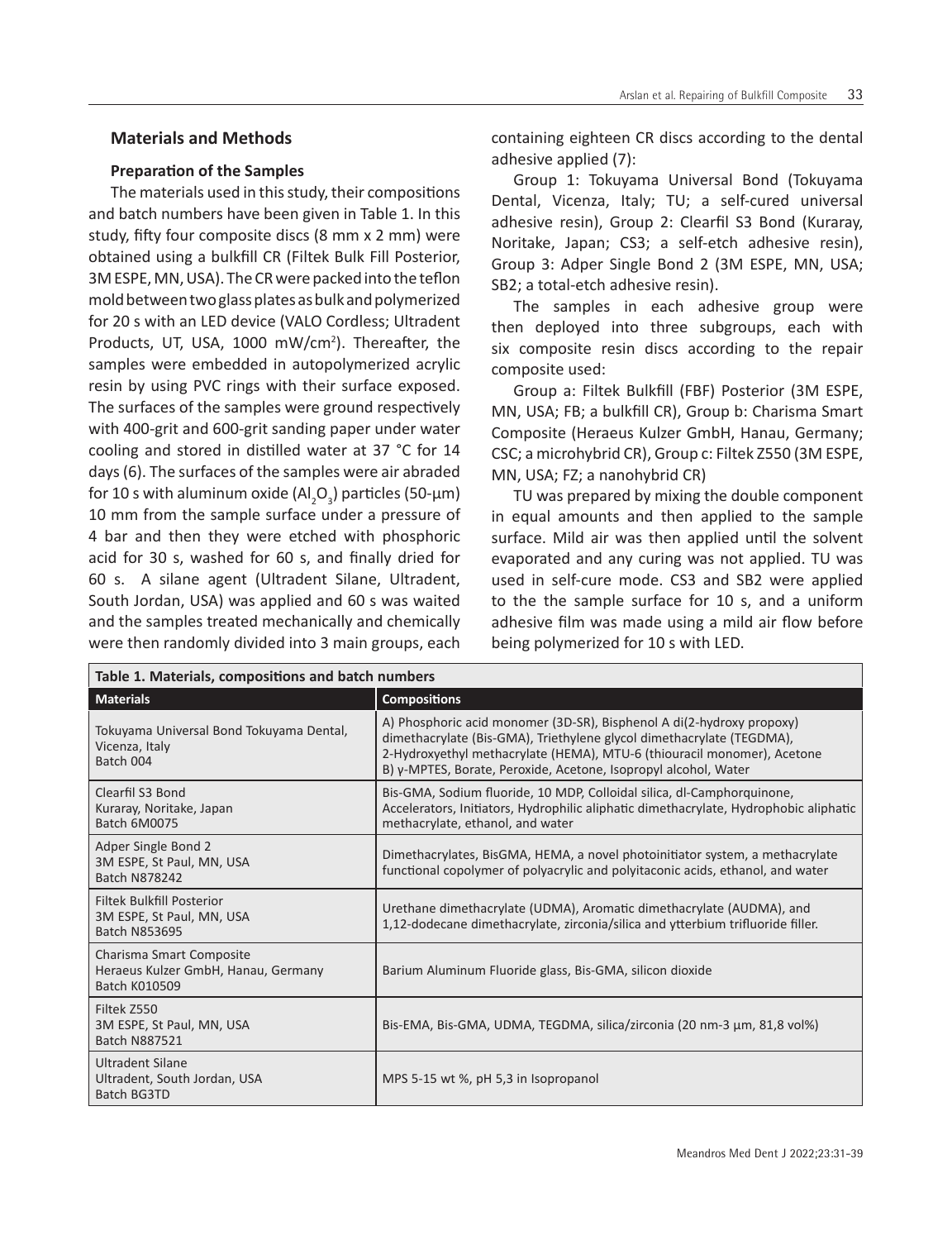After the adhesive application, four CR cylinders were placed on the surface of each bulkfill CR disc using tygon tubes (1 mm x 1 mm) with repair composites. The CR used for repairing was polymerized with the same LED device for 20 s. The tygon tubes around the CR cylinders were carefully removed using a scalpel, and the samples were then kept in distilled water at 37 °C for 48 h. A total of 5000 thermal cycles (TC) (5-55 °C, a dwell time of 30 s) were performed to half of the samples in each group. The sample size was twelve in each group (n=12) (Figure 1). Figure 2 shows schematically how the samples were prepared.

# **Microshear Bond Strength Test**

A microshear bond strength (µSBS) test was performed using a universal tester (Instron, Model 4444; Instron Corp., Canton, USA). A 0.25 mm thick



**Figure 1.** Study design and treatment groups

FBF: Filtek bulkfill, CSC: Charisma smart composite, FZ: Filtek Z55O, TC: Thermal cycling, cd: Composite discs, cc: Composite cylinders

![](_page_3_Figure_8.jpeg)

**Figure 2.** Shematic illustration of sample preparation and microshear bond strength test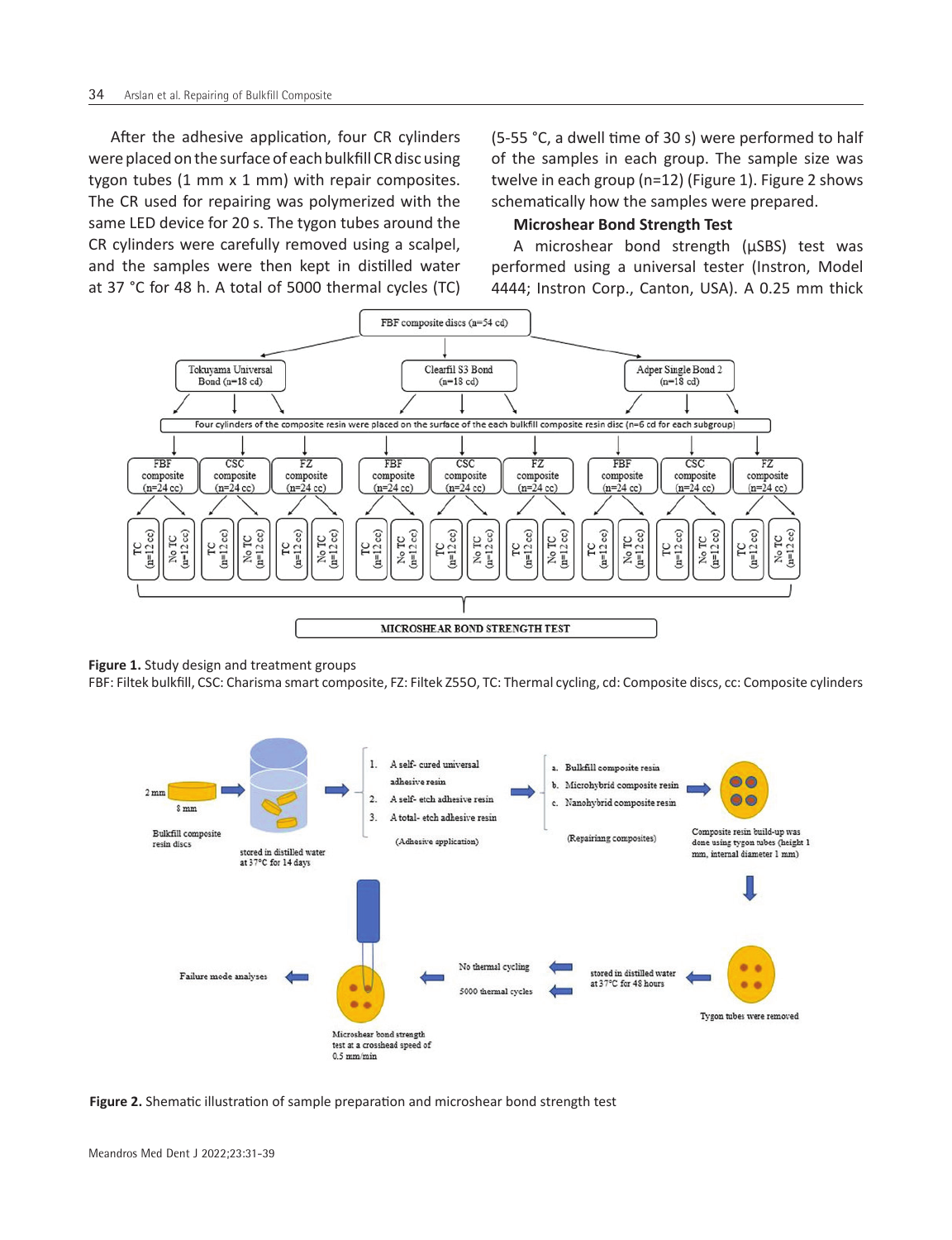wire loop which was placed around the CR cylinders contacting semicircularly were positioned at the bonding interface at a crosshead speed of 0.5 mm/ min until failure occurred. µSBS test was applied to half of the samples without TC, while the other half of the samples were tested after the TC. The maximum force at failure was recorded in Newtons (N) and µSBS values were calculated as Megapascal (MPa) by dividing this force to the bonding area ( $mm<sup>2</sup>$ ).

The failure areas were analyzed under an operation microscope (Stemi 1000, Zeiss, Germany) at 50× magnification to determine the type of failure, which

were classified as adhesive failure, cohesive failure or mixed failure (adhesive failure; fracture at the old CRrepair CR interface, cohesive failure; fracture in the old CR or repair CR, mixed failure; a combination of adhesive and cohesive failure).

# **Statistical Analysis**

In this study, the SPSS 22 statistical package (IBM Inc, Chicago, IL, USA) were used for statistical tests. Descriptive statistics in the form of mean, standard deviation, median, frequency and ratio values were used with regard to the data. The distribution of variables was measured using the Kolmogorov

| Table 2. The mean shear bond strength values (± SD), medians of the groups and statistically differences between the<br>groups |                   |                         |                   |                 |                   |         |  |  |  |  |
|--------------------------------------------------------------------------------------------------------------------------------|-------------------|-------------------------|-------------------|-----------------|-------------------|---------|--|--|--|--|
| Tokuyama universal bond                                                                                                        |                   | Clearfil S3 bond        |                   | Single bond 2   |                   |         |  |  |  |  |
| $Mean \pm SD$                                                                                                                  | <b>Median</b>     | Mean $±$ SD             | <b>Median</b>     | $Mean \pm SD$   | <b>Median</b>     | p-value |  |  |  |  |
| $25.3 \pm 2.6$                                                                                                                 | 24.6              | $25.4 \pm 6.3$          | 29.1 <sup>x</sup> | $23±3.3*$       | 22.7              | 0.21    |  |  |  |  |
| $20.3 \pm 5.2$                                                                                                                 | 19                | $19.3 \pm 6$            | 19.6 <sup>Y</sup> | $18.8 \pm 4.3$  | 19                | 0.947   |  |  |  |  |
| $25.6 \pm 9.2$                                                                                                                 | 22.9              | $19.2 \pm 3.1$          | 18.9 <sup>Y</sup> | $20.7 \pm 6.4$  | 19.8              | 0.249   |  |  |  |  |
| 0.064                                                                                                                          |                   | 0.035                   |                   | 0.073           |                   |         |  |  |  |  |
| <b>Tokuyama Universal Bond</b>                                                                                                 |                   | <b>Clearfil S3 bond</b> |                   | Single bond 2   |                   |         |  |  |  |  |
| Mean ± SD                                                                                                                      | <b>Median</b>     | Mean ± SD               | Median            | Mean ± SD       | <b>Median</b>     | p-value |  |  |  |  |
| $23.3 \pm 3.9$                                                                                                                 | 24.2 <sup>A</sup> | $27.8 + 4.4$            | $27.8^{B,X}$      | $30.5 \pm 8.4*$ | $31.1^{B,X}$      | 0.013   |  |  |  |  |
| $22.1 \pm 7$                                                                                                                   | 21.6              | $24.8 \pm 8.3$          | $25.8^{X,Y}$      | $20.1 \pm 5.4$  | 19.3 <sup>Y</sup> | 0.353   |  |  |  |  |
| 25±7.2                                                                                                                         | 26.8              | 19±3.2                  | 18.6 <sup>Y</sup> | $23.7 \pm 6.5$  | $21.8^{\gamma}$   | 0.06    |  |  |  |  |
| 0.345                                                                                                                          |                   | 0.003                   |                   | 0.01            |                   |         |  |  |  |  |
|                                                                                                                                |                   |                         |                   |                 |                   |         |  |  |  |  |

Different letters (X, Y) within columns indicate which groups have a statistically significant difference according to the type of composite resins (p<0.05). Different letters (A, B) within rows indicate which groups have a statistically significant difference according to the type of adhesive systems (p<0.05). Superscript "\*" indicate the statistically difference between the groups with or without TC. SD: Standard deviation. TC: Thermal cycling, FBF: Filtek bulkfill, CSC: Charisma smart composite, FZ: Filtek Z55O

| Table 3. Distribution of failure modes [n (%)]                                            |                                |                  |                 |            |                 |                 |            |  |  |  |
|-------------------------------------------------------------------------------------------|--------------------------------|------------------|-----------------|------------|-----------------|-----------------|------------|--|--|--|
| <b>Adhesive resins</b>                                                                    | <b>Repair composite resins</b> | <b>Before TC</b> |                 |            | <b>After TC</b> |                 |            |  |  |  |
|                                                                                           |                                | <b>Adhesive</b>  | <b>Cohesive</b> | <b>Mix</b> | <b>Adhesive</b> | <b>Cohesive</b> | <b>Mix</b> |  |  |  |
| Tokuyama Universal<br>bond                                                                | <b>FBF</b>                     | 10(83)           | 0(0)            | 2(17)      | 6(50)           | 1(8)            | 5(42)      |  |  |  |
|                                                                                           | <b>CSC</b>                     | 9(75)            | 0(0)            | 3(25)      | 8(67)           | 0(0)            | 4(33)      |  |  |  |
|                                                                                           | FZ                             | 9(75)            | 0(0)            | 3(25)      | 8(67)           | 0(0)            | 4(33)      |  |  |  |
| Clearfil S3 bond                                                                          | <b>FBF</b>                     | 6(50)            | 2(17)           | 4(33)      | 4(33)           | 0(0)            | 8(67)      |  |  |  |
|                                                                                           | <b>CSC</b>                     | 5(42)            | 2(17)           | 5(42)      | 6(50)           | 0(0)            | 6(50)      |  |  |  |
|                                                                                           | FZ                             | 5(42)            | 2(17)           | 5(42)      | 4(33)           | 0(0)            | 8(67)      |  |  |  |
| Single bond 2                                                                             | <b>FBF</b>                     | 12 (100)         | 0(0)            | 0(0)       | 10(83)          | 0(0)            | 2(17)      |  |  |  |
|                                                                                           | <b>CSC</b>                     | 12 (100)         | 0(0)            | 0(0)       | 7(58)           | 0(0)            | 5(42)      |  |  |  |
|                                                                                           | FZ                             | 12 (100)         | 0(0)            | 0(0)       | 8(67)           | 0(0)            | 4(33)      |  |  |  |
| FBF: Filtek bulkfill, CSC: Charisma smart composite, FZ: Filtek Z550, TC: Thermal cycling |                                |                  |                 |            |                 |                 |            |  |  |  |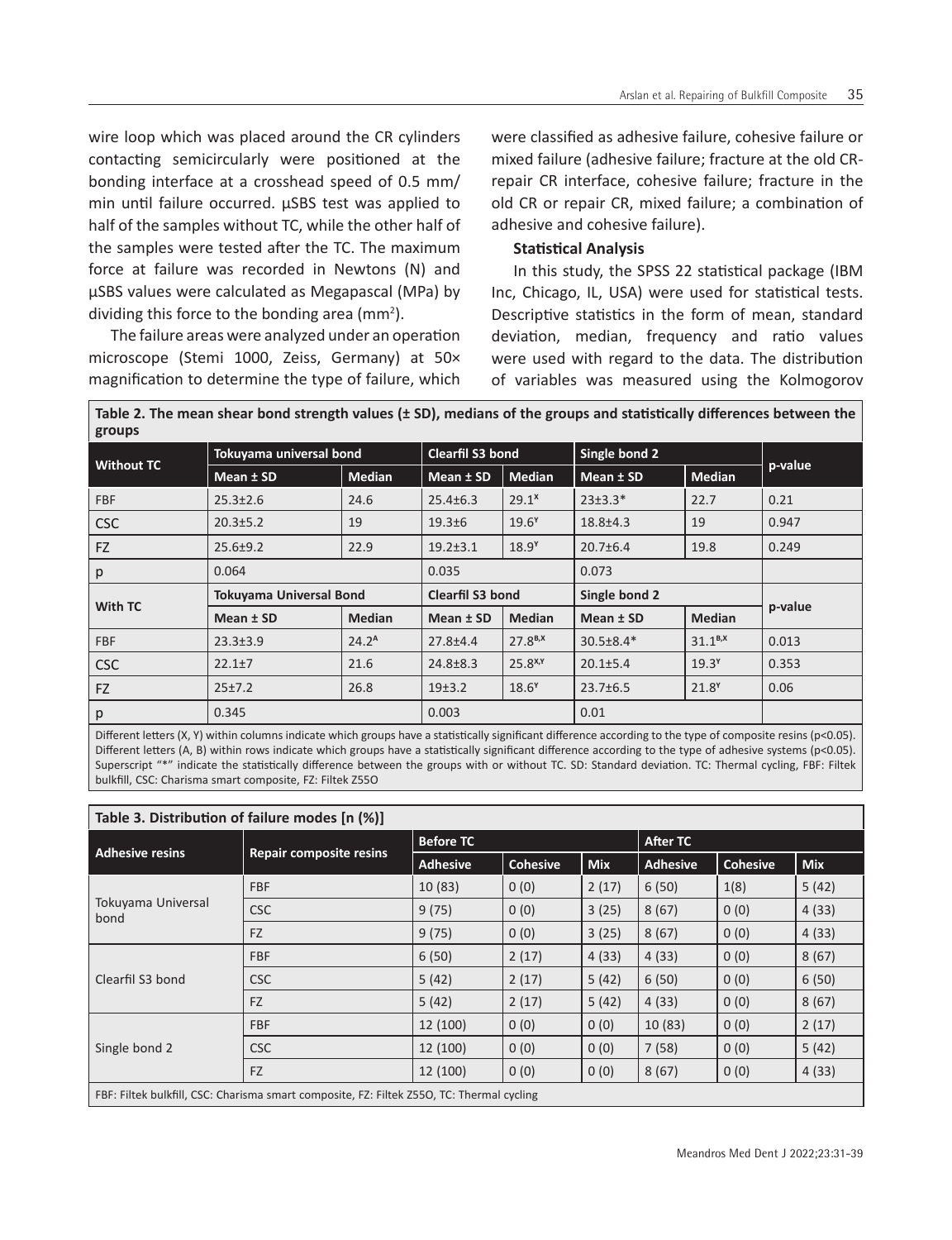Simirnov test. Since the data distributions were not normal, non-parametric tests were used to determine the differences between the groups. Mann-Whitney U and Kruskal-Wallis tests were performed to detect any statistical differences between the variables, and to compare the groups.

#### **Results**

Table 2 gives the mean  $\mu$ SBS values of the samples. When the bond strengths of the groups without the TC were analyzed, no significant difference was found in terms of the adhesives used. Among the groups without TC, FBF showed higher µSBS when the repair composites were compared. Although FBF showed significantly higher  $\mu$ SBS than the other CR groups when used with CS3 (p=0.035), there was no statistically significant difference between the FZ repair composite group and the CSC repair composite group (p>0.05).

When the uSBSs of the groups with TC were examined, there was a statistically significant difference between the tested adhesives when FBF was used as the repair composite ( $p$ <0.05). However, there was no statistically significant difference between the adhesive resins which were used with other CR (FZ and CSC) (p>0.05). When TU was used as an adhesive, there was no significant difference between the CR (p>0.05). When CS3 was used as an adhesive, FBF showed the highest  $\mu$ SBS value. However, there was no statistically significant difference between the FBF and the CSC groups while there was a statistically significant difference between FBF and FZ groups (p>0.05). When SB2 was used as an adhesive, the FBF showed significantly higher µSBS than other CR groups (p<0.05). Furthermore, there was no significant difference between the FZ and the CSC groups (p>0.05).

When the RBS values of the groups before and after TC were compared, no statistically significant difference was observed except the SB2 + FBF group (p=0.018 for the SB2 + FBF group).

The fracture types of the samples are shown in Table 3. In our study, mostly the adhesive type failure was observed. This was followed by mixed and cohesive failures.

#### **Discussion**

Secondary caries, microleakage, discoloration, chipping and fracture are the most common reasons for failure of CR restorations. Recently, repairing of defective restorations has been recommended because repair has a limited risk of complications, and it reduces the loss of sound tooth structure when compared to total replacement. Furthermore, repair could decelerate the so-called restoration cycle, given that the replacement would lead to a greater scale of preparation (11).

Bulkfill CRs are very popular materials among clinicians as they offer ease of application, thereby eliminating time-consuming layering procedures. In literature, there is no study evaluating the effect of a silane containing self-cure adhesive in the repair of bulkfill composites. Therefore, in this study, the influences of thermal cycling, different CRs and adhesive resins on the RBS to a bulkfill CR were evaluated. The tested hypotheses, which suggest that there is no difference between the RBSs of different types of adhesives, and that thermal cycling does not influence the RBS of the bulkfill CR, were partially accepted. The null hypothesis which suggest that there is no difference between the RBSs of the tested CRs was rejected.

The use of convenient surface treatment methods, and the selection of the most suitable repair material and adhesive systems, are critical for successful repair. Different surface conditioning methods, including mechanical, chemical and physicochemical surface treatments, have been proposed in order to achieve a durable bonding between old and new CRs (12). Air abrasion with aluminum oxide is one of the most frequently-used mechanical roughening methods. In previous studies, it was found that air abrasion with  $\text{Al}_2\text{O}_3$  (50-µm) significantly improved the RBS (9,13). In addition, the use of a silane agent during the repair of CR increases the wettability of the repair surface, and promotes chemical bonding by forming siloxane bonds between the silica-containing filler particles exposed on the surface to be repaired, and the resin matrix of the new resin layer (9,14). Due to the positive contributions mentioned above, the surfaces of the substrates were roughened with  $\mathsf{Al}_2\mathsf{O}_3$  and a silane agent was applied in this study.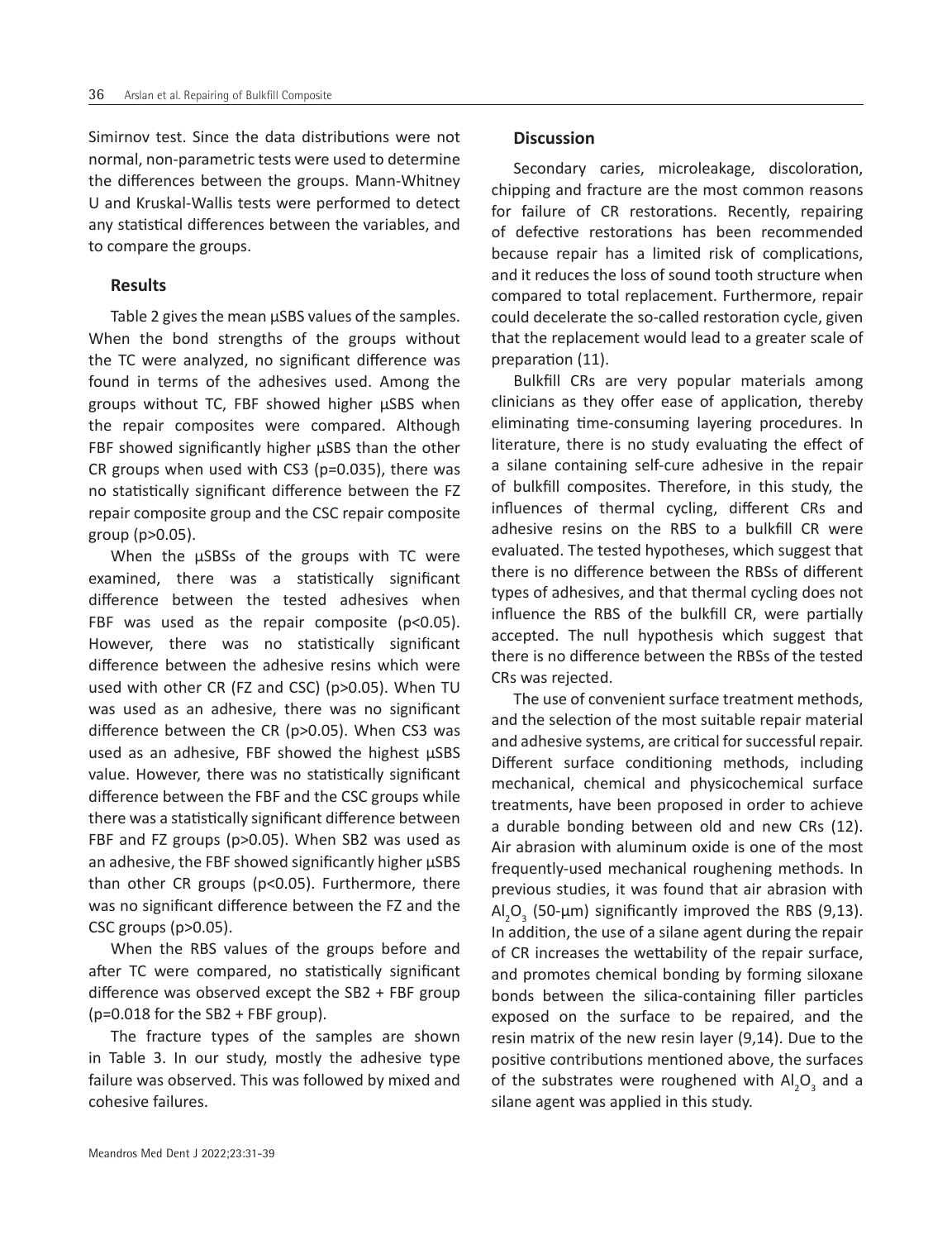The adhesive system is another important factor in terms of improving the RBS between old and new CRs. The adhesive resins used in this study are in different generations, and contain different functional monomers and solvents. The SB2 is an etch-and-rinse adhesive which is water-ethanol disperse, contains both hydrophilic and hydrophobic resin monomers. When applied to a surface, monomer molecules orientate per the nature of the hydrophobic or hydrophilic surface, providing a good contact with the surface. The nature of SB2 creates a potential for adhesion on surfaces with different wetting properties (15). The CS3 is a self-etch adhesive which comprises 10-MDP (10-Methacryloyloxydecyl dihydrogen phosphate) and ethanol. 10-MDP, which is a functional monomer, can bond chemically to  $Ca<sup>+2</sup>$  and make the bonding interface more resistant to degradation (16). The TU is a self-cured universal adhesive which contains an acidic three-dimensional self-reinforcing monomer (3D-SR), silane coupling agent (γ-MPTES), and acetone. The adhesive systems used in this study did not significantly affect the RBS of the tested groups. This may be due to the fact that they all contain different monomers all of which contribute to bond strength. Similarly, a previous study evaluated the influence of different adhesive systems (a self-etch adhesive, an etch-andrinse adhesive and a universal adhesive) on the µSBS of repaired bulkfill CRs and it was found that the adhesive systems used did not significantly affect the RBS of the tested groups, and is therefore in consistent with the results of our study (17). Moreover, adhesive bonding to enamel is thought as the gold standard of bond strength between aged and fresh CRs (7). In literature, it was reported that a RBS between 15 and 30 MPa would be clinically acceptable, similar to CR to enamel bond strength (17). In the present study, the RBS values of all tested adhesive resins were within the acceptable range.

Bulkfill CRs have become increasingly popular among dental practitioners since they minimize some of the disadvantages of incremental layering, and decrease the application time (12). However, in the literature, there are a limited number of studies about the repair of aged bulkfill CRs with different types of CRs. In this *in vitro* study, this issue is also investigated, and the groups repaired with bulkfill CR showed higher µSBS than did the other CR groups. Our findings are in

agreement with previous studies, indicating that the use of the same CR is more appropriate when it comes repairing CR (12,17,18). Moreover, Cuevas-Suárez et al. (19) investigated the effect of different surface treatments on the bond strength of bulkfill CRs repaired with bulkfill or conventional nanoparticle composites. They reported that using the same bulkfill CR in the repair process could improve the effectiveness of the procedure (19). In contrast to findings of our study, in a study investigating the ability of posterior CR to repair aged bulkfill CR, the authors reported that the resin composite repair type did not affect the bond strength, and that the aged bulkfill CR could be effectively repaired with posterior CR (20). In addition, they emphasized the importance of the use of proper repair protocol, by specifying that the combined use of 10% hydrofluoric acid (HF) etching and adhesive resin would provide efficient RBS when the aged bulkfill CR is to be repaired using conventional CR. This discrepancy between the studies can be explained by the different surface treatment strategies, and the different materials used. Intraoral use of HF may be inconvenient because HF contamination to the skin or mucosa may cause necrosis in the deeper layers of the tissue (21). In addition, a calcium fluoride (CaF<sub>2</sub>) precipitate is formed when HF is in direct contact with dentin and enamel. This precipitate prevents the adhesive resin infiltration into dentin tubules and the adhesion of CR is adversely affected (22). Moreover, the effectiveness of HF used for composite repair has been shown to be related to some properties of the inorganic filler such as the percentage, size, and type (23). Therefore, the use of HF as a routine procedure for composite repair is not recommended, especially if the composition of the old CR is not exactly known (24).

Aging has a key role in evaluating the RBS of CRs. Thermocycling is one of the commonly used aging methods in *in vitro* studies and simulates the stress created by changing the environmental temperature at the interface between materials (25). In the present study, 5000 TCs were performed between 5 and 55 °C with a dwell time of 30 s and it was found that the composite RBS was not negatively affected. Our findings are consistent with the results of a previous study which reported the RBS of CR was not affected by the aging conditions (5000 TCs) (25). On the other hand, in the literature, there are studies that 5000 TCs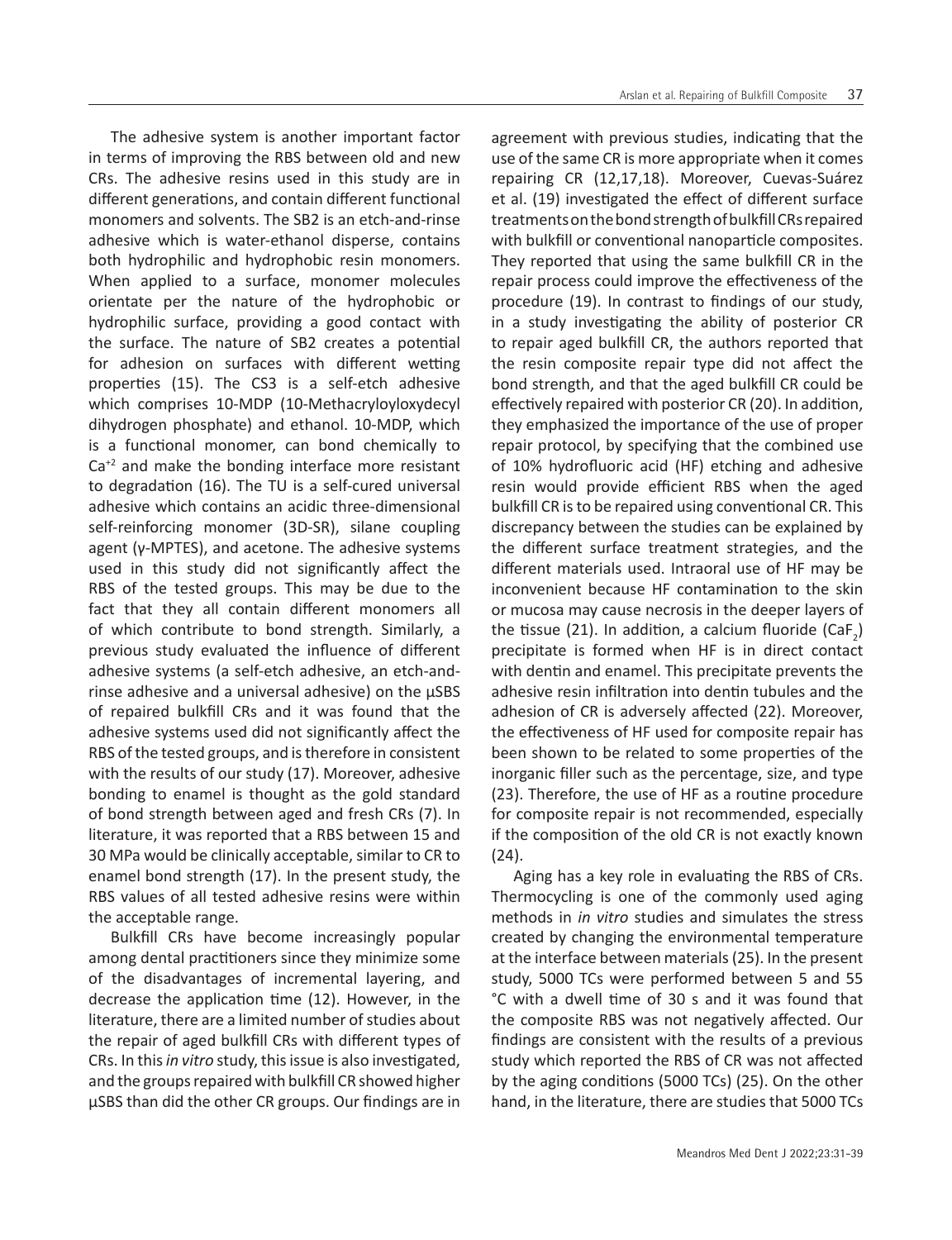significantly decrease the RBS of CR (3,4). Şişmanoğlu et al. (26) evaluated the influence of different universal adhesive resins and surface treatment methods on the RBS of bulkfill CRs, with and without TCs. They found that 5000 TCs significantly reduced the RBS with the exception of two adhesive group. They attributed this to the fact that these adhesives contained 10-MDP. In our study, 5000 TCs did not decrease the RBS in any groups, regardless of whether it contains 10-MDP. The difference between our results and those of these studies may be due to additional silane application, different ingredients and different chemical properties of the tested materials, and different testing conditions. However, it is estimated that 10000 TCs correspond to approximately oneyear clinical functioning, when considering that thermocycling may occur 20-50 times a day (27). In this study, the samples were subjected to 5000 TCs which mimics a relatively short term of clinical function (approximately six-months). For this reason, thermal cycling may not adversely affect the RBS and it might be useful to perform additional studies with a larger number of cycles.

In the present study, a µSBS test method was preferred because it is considered an effective method for verifying the bond strength of materials, and it is a good representation of the forces clinically experienced by a restoration. Furthermore, the µSBS test has some advantages, including less rigorous sample preparation, and easier control of the bonding test area by means of tygon tubes (28).

This study was conducted in an *in vitro* environment without considering various factors such as saliva, dietary variables, and occlusal forces, and only CR samples were tested. In addition, the low number of TC is another limitation of our study. Therefore, further studies designed in *in vivo* and *in vitro* conditions are needed to confirm the results of this in vitro study.

# **Conclusion**

Within the limitations of this study, it can be concluded that:

1. The use of bulkfill composite resin for repairing bulkfill composite resin would provide a more efficient RBS.

2. 5000 TCs (5 to 55 °C) did not negatively affect the composite repair bond strength.

3. All the tested adhesive systems can be used safely to repair bulkfill CRs.

However, additional studies with regard to bulkfill CR and self-cured adhesives should be performed.

#### **Ethics**

**Ethics Committee Approval:** In this study, ethics committee approval is not required because any material or tissue of human or animal is not used.

**Informed Consent:** This study does not require patient consent.

**Peer-review:** Externally and internally peerreviewed.

#### **Authorship Contributions**

Surgical and Medical Practices: S.A., H.B., B.A., A.D., Concept: S.A., H.B., Design: S.A., Data Collection or Processing: S.A., H.B., B.A., Analysis or Interpretation: S.A., H.B., Literature Search: S.A., H.B., Writing: S.A., H.B., A.D.

**Conflict of Interest:** No conflict of interest was declared by the authors.

**Financial Disclosure:** The authors declared that this study received no financial support.

## **References**

- 1. Murdoch-Kinch CA, McLean ME. Minimally invasive dentistry. J Am Dent Assoc 2003; 134: 87-95.
- 2. Akova T, Ozkomur A, Uysal H. Effect of food-simulating liquids on the mechanical properties of provisional restorative materials. Dent Mater 2006; 22: 1130-4.
- 3. Rinastiti M, Özcan M, Siswomihardjo W, Busscher HJ. Effects of surface conditioning on repair bond strengths of non-aged and aged microhybrid, nanohybrid, and nanofilled composite resins. Clin Oral Investig 2011; 15: 625-33.
- 4. Ozcan M, Barbosa SH, Melo RM, Galhano GA, Bottino MA. Effect of surface conditioning methods on the microtensile bond strength of resin composite to composite after aging conditions. Dent Mater 2007; 23: 1276-82.
- 5. Eliasson ST, Tibballs J, Dahl JE. Effect of different surface treatments and adhesives on repair bond strength of resin composites after one and 12 months of storage using an improved microtensile test method. Oper Dent 2014; 39: E206-16.
- 6. Ergücü Z, Türkün LS, Aladag A. Color stability of nanocomposites polished with one-step systems. Oper Dent 2008; 33: 413-20.
- 7. Jung M, Sehr K, Klimek J. Surface texture of four nanofilled and one hybrid composite after finishing. Oper Dent 2007; 32: 45-52.
- 8. Burgess J, Cakir D. Comparative properties of low-shrinkage composite resins. Compend Contin Educ Dent 2010; 31: 10-5.
- 9. Fornazari IA, Wille I, Meda EM, Brum RT, Souza EM. Effect of Surface Treatment, Silane, and Universal Adhesive on Microshear Bond Strength of Nanofilled Composite Repairs. Oper Dent 2017; 42: 367-74.